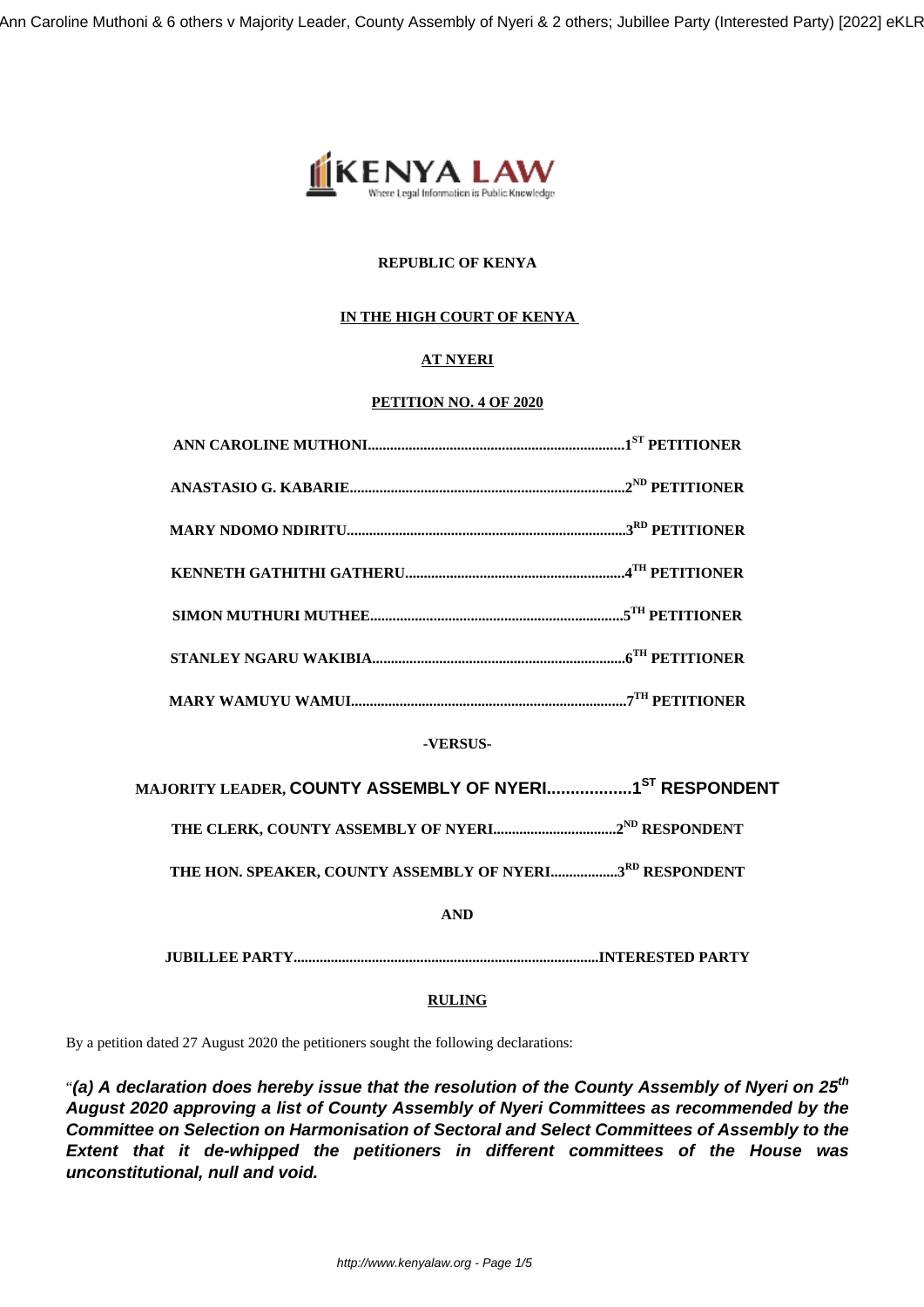*(b) A declaration does hereby issue that the petitioners have equal status and are entitled to equal opportunities, responsibilities and privileges including opportunities to participate in the County Assembly Committees.*

#### *(c) A declaration that status quo ante be maintained pending the hearing of this petition on merit.*

### *(d) That costs be provided for."*

Alongside the petition, the petitioners filed a motion, also dated 27 August 2020 under rules 20, 21, 23 and 24 of the Constitution of Kenya (Supervisory Jurisdiction and Protection of Fundamental Rights and Freedoms of the Individual) High Court Practice and Procedure Rules 2006. The prayers in the motion are couched in more or less similar terms as the reliefs sought in the petition; they are expressed as follows:

#### *"a) The application be certified urgent and be heard exparty (sic) for the first instance.*

*b) A declaration does hereby issue that the resolution of the County Assembly of Nyeri on 25th August 2020 de-whipped (sic) the petitioners from their committees of the House was unconstitutional, null and void.*

*c) A declaration does hereby issue that the petitioners have equal status and are entitled to equal opportunities, responsibilities and privileges including opportunities to participate in the County Assembly Committees without undue harassment.*

# *d) A declaration that the status quo of Nyeri County Assembly as constituted before 25th August 2020 be maintained pending the hearing of this petition on merit."*

The application is said to be supported by "the annexed affidavit" but there is no "annexed affidavit" except the affidavit sworn by the  $1<sup>st</sup>$  petitioner on 27 August 2020 in support of the petition.

In this affidavit supporting the petition, the deponent swears that on 25 August 2020 at the 2.30 PM sitting of the County Assembly of Nyeri, the 1<sup>st</sup> respondent moved an Order Paper under Standing Order 159 of the Assembly's standing orders allegedly purporting to approve members of the various committees of the House recommended by the 1<sup>st</sup> respondent.

The effect of the recommendation, according to the petitioners, was to de-whip the petitioners from their posts in various sectoral committees of the House. It is deposed that the move to de-whip was informed by the petitioners' quest for elections in the House Committees. In other words, their removal from various house committees was malicious.

The petitioners swore further that, ordinarily, the procedure to appoint members of the committees is done at the beginning of the term of the House and that it was their legitimate expectation that once appointed they would serve the full term of the County Assembly.

As a result of the removal of the petitioners from the committees it is deposed that

## *"The petitioners have suffered shock and actual loss of expected allowances that come with these duties".*

In any event, it has been deposed, the new list of committee members was not 'distributed evenly' among the sub counties and is contrary to Standing Order 157 (3) which requires that each member is nominated to serve in at least one sectoral or select committee of the House. Again, the appointments made after the de-whipping of the petitioners are said to have breached Standing Order 158 (3) which restricts membership of the committees to two committees per member of the County Assembly.

The respondents filed a notice of preliminary objection dated 24 September 2020 in which they urged that since the petitioners are all members of Jubilee Party, the dispute is essentially between a political party and its members and therefore the right forum in which this dispute ought to be resolved is the Political Parties Tribunal established under section 39 of the Political Parties Act, 2011. Accordingly, the respondents urged that this Honourable Court has no jurisdiction to hear and determine the present dispute.

A further ground on which the jurisdiction of this Honourable Court is disputed is that the provisions of the County Assemblies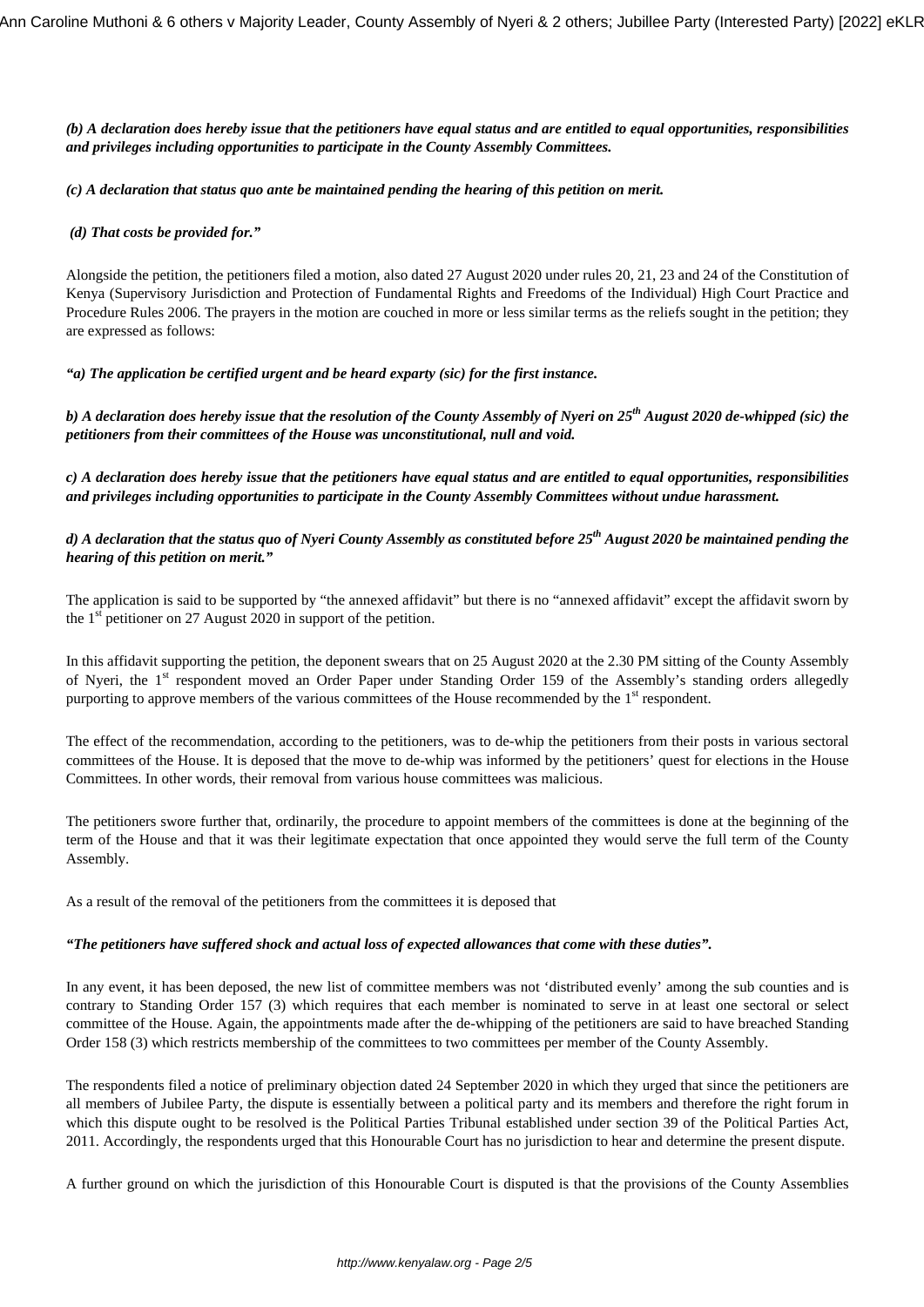(Powers and Privileges) Act, 2017, provide that the decisions of the County Assembly and its speaker are not liable to challenge in court.

It is therefore the respondents' case that the entire petition should be struck out *in limine.*

Besides the preliminary objection the respondents also filed a replying affidavit sworn on 2 October 2020 by Jenard N. Mwiggeh, the Clerk to the County Assembly of Nyeri.

Mwiggeh's affidavit is largely made up of matters of law which should not be the case because affidavits, by their very nature, are evidence and therefore they should be restricted to matters of fact.

Nonetheless, Mwiggeh does not dispute that on 25 August 2020 the County Assembly of Nyeri resolved to reconstitute the membership of various Sectoral committees and select committees. To this end, a motion was presented to the house by the 1<sup>st</sup> respondent who is the leader of majority party in Assembly, the Jubilee Party. The motion was debated, passed and implemented.

It is deposed that the decision to nominate and approve members to the committees of the county assembly is a political decision made by political parties depending on their interests and agenda in the assembly.

Directions were taken to the effect that both the preliminary objection and the petitioners' motion be heard simultaneously; this was, of course, on the understanding that if the preliminary objection is overruled, the court would proceed to determine the motion but if it was to be upheld, there would be no need to consider the application any further.

Considering that the preliminary objection questions the jurisdiction of this Honourable Court, it is inevitable that it ought to be disposed of first.

The contention that the petitioners and the  $1<sup>st</sup>$  respondent are members of the same party has not been disputed. It is also not in dispute that the decision to substitute the petitioners in various committees with other members of the County Assembly of Nyeri but who, apparently, share the same political party as the petitioners was also a party decision that was presented in the House by the party's representative who, as noted, is also the leader of the majority party.

Among the reasons given by the petitioners in their affidavit in support of the petition why they were aggrieved by the  $1<sup>st</sup>$ respondent's or their party's decision are as follows:

*"24. That at the bottom of all this re allocation and de whipping of the petitioners is aimed at maliciously marginalizing them with respect to blocking them from legitimate expectations of emoluments and benefits.*

## *25. That the re allocation of the committees is also aimed at benefitting the respondents and their allies and favourites with emoluments and benefits that accrue from the membership of these sectoral committees."*

The petitioners could be right that their removal from the House committees was ill-motivated but being a decision taken by the party that sponsored them to the Assembly, I am persuaded by the respondents' arguments that the petitioners' contentions would constitute the sort of dispute that the Political Parties Tribunal is established under section 39 of the Political Parties Act, 2011. Section 40. (1) of that Act states as follows:

## *40. (1) The Tribunal shall determine—*

*(a) disputes between the members of a political party;* 

## *(b) disputes between a member of a political party and a political party;*

*(c) disputes between political parties;*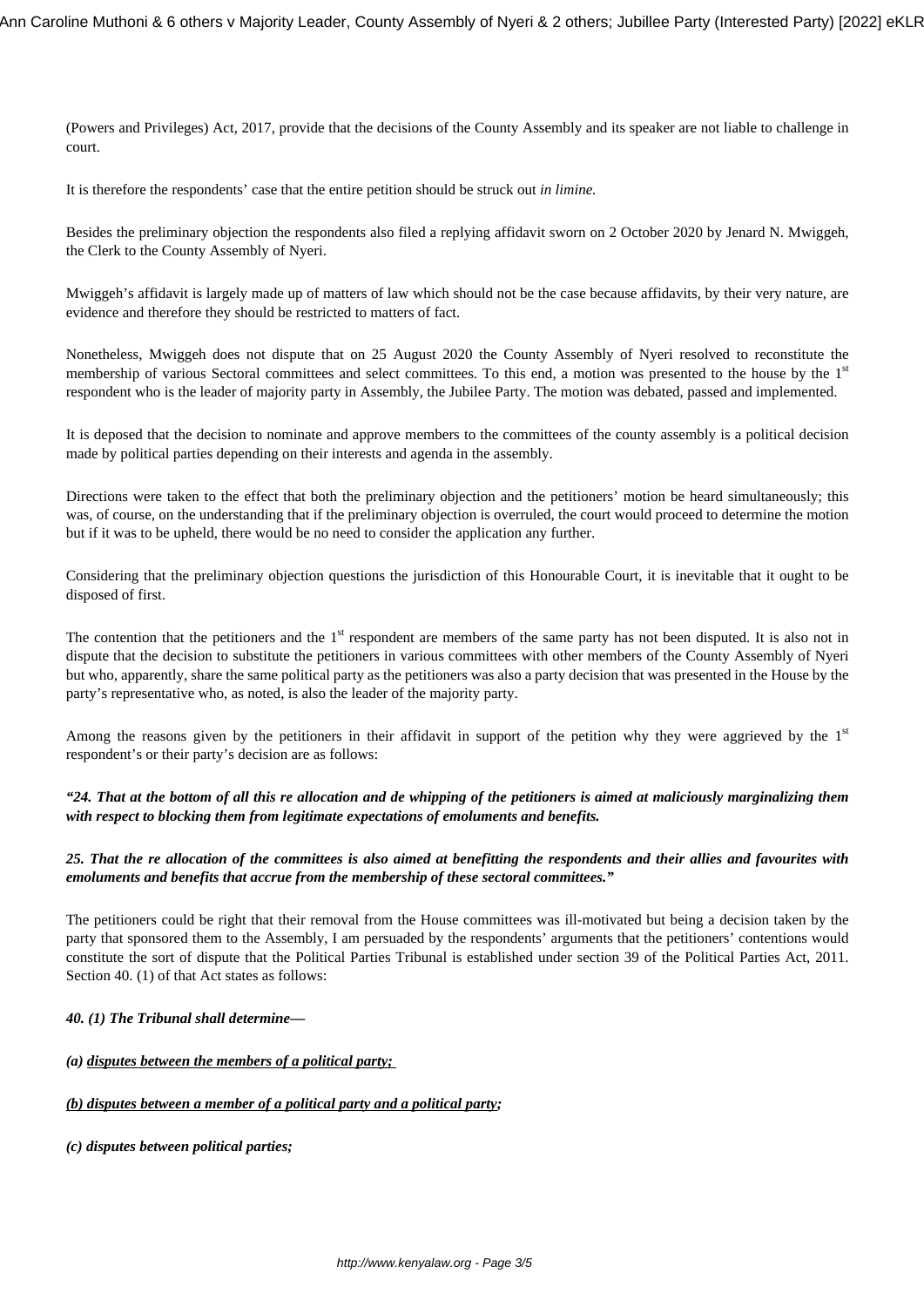*(d) disputes between an independent candidate and a political party;* 

*(e) disputes between coalition partners; and* 

*(f) appeals from decisions of the Registrar under this Act.* 

## *(2) Notwithstanding subsection (1), the Tribunal shall not hear or determine a dispute under paragraphs (a) (b), (c) or (e) unless the dispute has been heard and determined by the internal political party dispute resolution mechanisms. (Emphasis added).*

To the extent that the decision to de-whip the petitioners from the committees was initiated or is assumed to have been initiated by their party, their dispute would fall under section 40. (1)(b) but it may also fall under subsection (1) (a) considering the allegations the petitioners have raised against the members of the Assembly who replaced them in the respective committees and who share the same party as the petitioners.

Whatever the case, the appropriate forum where this dispute ought to have been lodged was the Political Parties Tribunal subject, of course, to the provisions of section 40 (2) of the Political Parties Act.

It has been held that where there is a clear procedure for the redress of any particular grievance prescribed by the Constitution or an Act of Parliament, that procedure should be strictly followed. (See **Speaker of the National Assembly v James Njenga Karume (1992) eKLR**).

This does not in any way suggest an ouster of jurisdiction of this Honourable Court to determine a dispute on a violation of the Constitution or a threat to such a violation; it simply means that unless there are exceptional circumstances that would make it impossible for a party to adopt a course prescribed by the Constitution or an Act of Parliament, there is no reason why that procedure should not be followed.

## In **Anisminic Ltd v The Foreign Compensation Commission and Another (1969) 1 All ER 208 Lord Reid held as follows on the question of ouster provisions:**

*"It is a well established principle that a provision ousting the ordinary jurisdiction of the court must be construed strictly--meaning, I think, that, if such a provision is reasonably capable of having two meanings, that meaning shall be taken which preserves the ordinary jurisdiction of the court. Statutory provisions which seek to limit the ordinary jurisdiction of the court have a long history."* 

While referring to the specific question as to whether the court was precluded from interrogating 'a determination' by an ouster clause when, on its face, the purported determination was a nullity, the learned judge continued:

*"No case has been cited in which any other form of words limiting the jurisdiction of the court has been held to protect a nullity. If the draftsman or Parliament had intended to introduce a new kind of ouster clause so as to prevent any enquiry even whether the document relied on was a forgery, I would have expected to find something much more specific than the bald statement that a determination shall not be called in question in any court of law. Undoubtedly such a provision protects every determination which is not a nullity. But I do not think that it is necessary or even reasonable to construe the word "determination" as including everything which purports to be a determination but which is in fact no determination at all. And there are no degrees of nullity. There are a number of reasons why the law will hold a purported decision to be a nullity. I do not see how it could be said that such a provision protects some kinds of nullity but not others; if that were intended it would be easy to say so." (see page 245-246).*

So, if it was to be demonstrated that the County Assembly of Nyeri County or any of the respondents in these petition have clearly violated the constitution or they have threatened to or have made a resolution that is unambiguously in violation of the provision of the Constitution, this Court will not hesitate to intervene to protect the Constitution.

In the instant case, the petitioners have avoided the course prescribed by the Political Parties Act to address their grievances; no particular reason has been given why they have omitted to follow the prescribed procedure. In the absence of any reason why they chose to invoke the jurisdiction of this Honourable Court instead of first exhausting the mechanisms prescribed by the Act to resolve